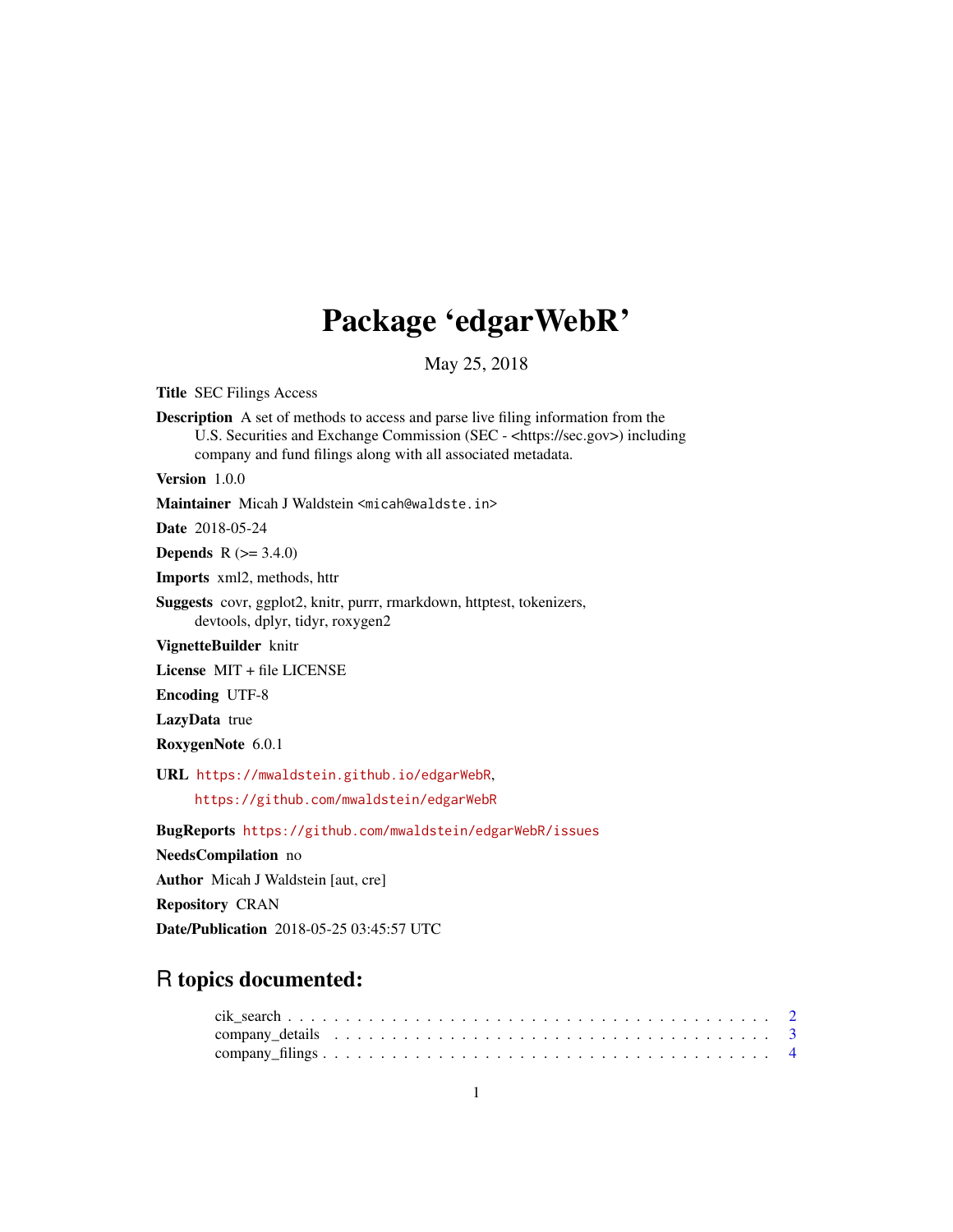<span id="page-1-0"></span>

| $\overline{4}$ |
|----------------|
| 5              |
| 6              |
| 7              |
| 8              |
| 9              |
|                |
|                |
|                |
|                |
|                |
|                |
|                |
|                |
|                |
| - 18           |
|                |
|                |
|                |
| - 21           |
|                |

#### **Index** [23](#page-22-0)

cik\_search *SEC CIK Search*

## Description

Provides access to the SEC CIK search tool from [here](https://www.sec.gov/edgar/searchedgar/cik.htm)

## Usage

```
cik_search(company)
```
## Arguments

company Search term to search for CIK

## Value

A dataframe with one row per company with Includes the following columns -

- cik
- company\_href
- company\_name

## Examples

cik\_search("cloudera")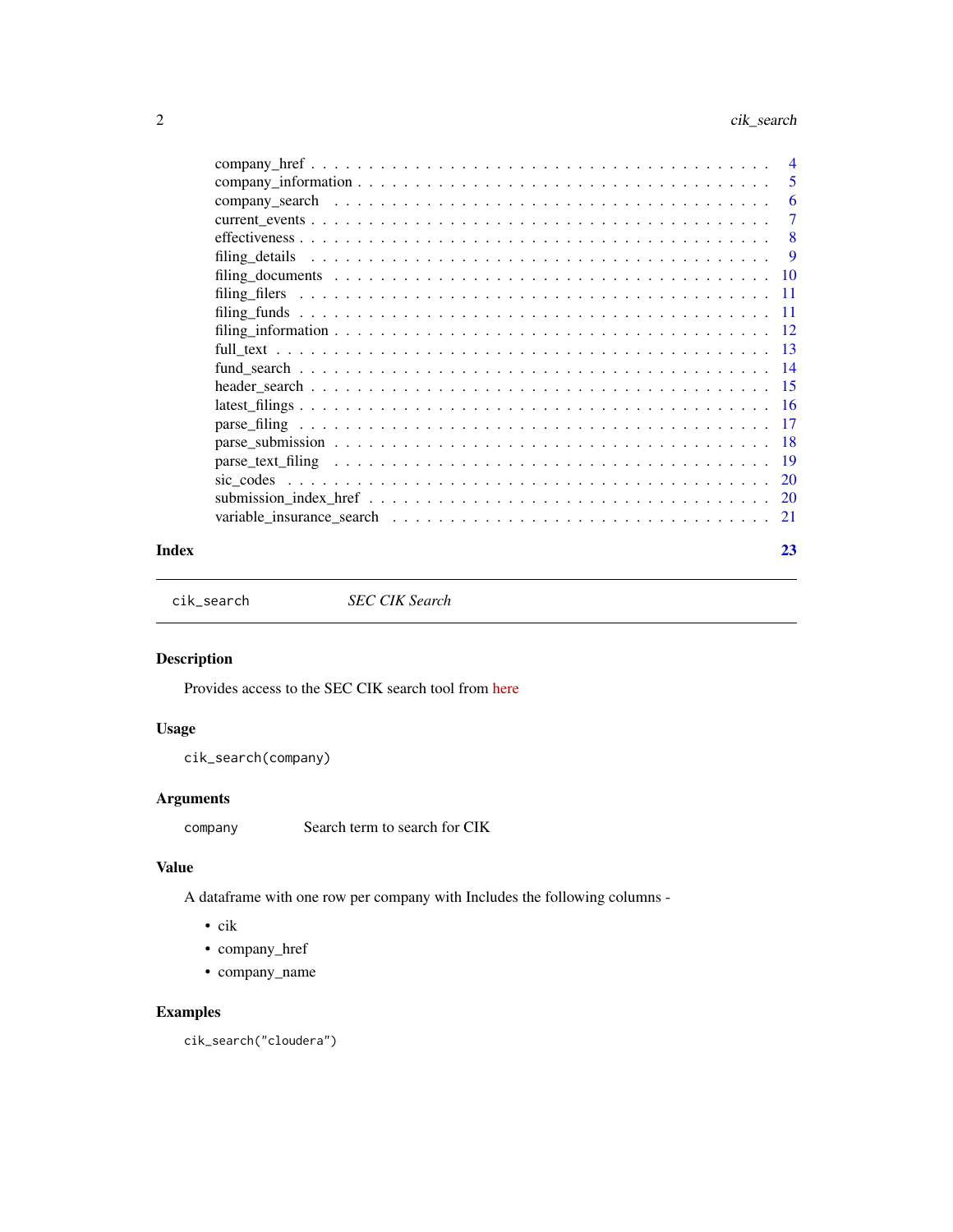#### <span id="page-2-0"></span>Description

For a given company, either by ticker, CIK, or pre-fetched page, we extract 2 sets of information:

Company Information Filing date, accepted date, etc.

Filings Companies included in the filing

#### Usage

```
company_details(x, ownership = FALSE, type = ", before = ",
  count = 40, page = 1)
```
## Arguments

| $\times$  | either a stock ticker, CIK number, or XML document for a company page                                                                                                                                                                                                                                                |
|-----------|----------------------------------------------------------------------------------------------------------------------------------------------------------------------------------------------------------------------------------------------------------------------------------------------------------------------|
| ownership | boolean for inclusion of company change filings                                                                                                                                                                                                                                                                      |
| type      | Type of filing to fetch. NOTE: due to the way the SEC EDGAR system works,<br>it is actually is a 'starts-with' search, so for instance specifying 'type = $"10-K"$<br>will return "10-K/A" and "10-K405" filings as well. To ensure you only get the<br>type you want, best practice would be to filter the results. |
| before    | yyyymmdd format of latest filing to fetch                                                                                                                                                                                                                                                                            |
| count     | Number of filings to fetch per page. Valid options are 10, 20, 40, 80, or 100.<br>Other values will result in the closest count.                                                                                                                                                                                     |
| page      | Which page of results to return.                                                                                                                                                                                                                                                                                     |

## Value

A list with the following components

information data.frame as returned by [company\\_information](#page-4-1)

filings data.frame as returned by [company\\_filings](#page-3-1)

#### Examples

company\_details("AAPL", before = "20170810")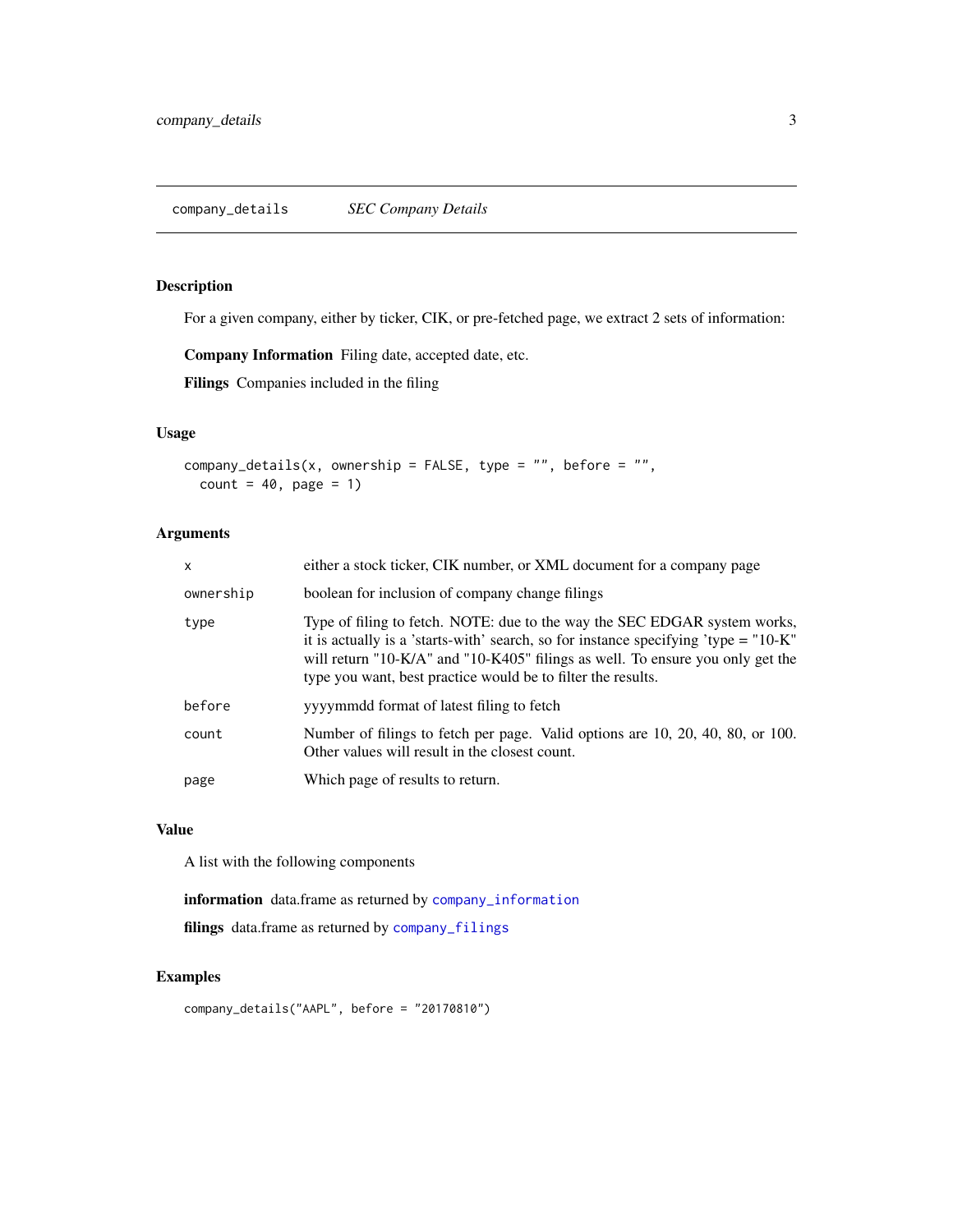<span id="page-3-1"></span><span id="page-3-0"></span>company\_filings *SEC Company Filings*

## Description

SEC Company Filings

## Usage

```
company_filings(x, ownership = FALSE, type = ", before = ",
 count = 40, page = 1)
```
## Arguments

| $\mathsf{x}$ | either a stock ticker, CIK number, or XML document for a company page                                                                                                                                                                                                                                                |
|--------------|----------------------------------------------------------------------------------------------------------------------------------------------------------------------------------------------------------------------------------------------------------------------------------------------------------------------|
| ownership    | boolean for inclusion of company change filings                                                                                                                                                                                                                                                                      |
| type         | Type of filing to fetch. NOTE: due to the way the SEC EDGAR system works,<br>it is actually is a 'starts-with' search, so for instance specifying 'type = $"10-K"$<br>will return "10-K/A" and "10-K405" filings as well. To ensure you only get the<br>type you want, best practice would be to filter the results. |
| before       | yyyymmdd format of latest filing to fetch                                                                                                                                                                                                                                                                            |
| count        | Number of filings to fetch per page. Valid options are 10, 20, 40, 80, or 100.<br>Other values will result in the closest count.                                                                                                                                                                                     |
| page         | Which page of results to return.                                                                                                                                                                                                                                                                                     |

## Value

A dataframe of company filings

## Examples

```
company_filings("AAPL", before = "20170810")
```

| company_href | Company URL for a CIK |  |
|--------------|-----------------------|--|
|--------------|-----------------------|--|

## Description

Given a CIK, provide a link to the company information page.

## Usage

```
company_href(cik, ownership = FALSE, atom = FALSE)
```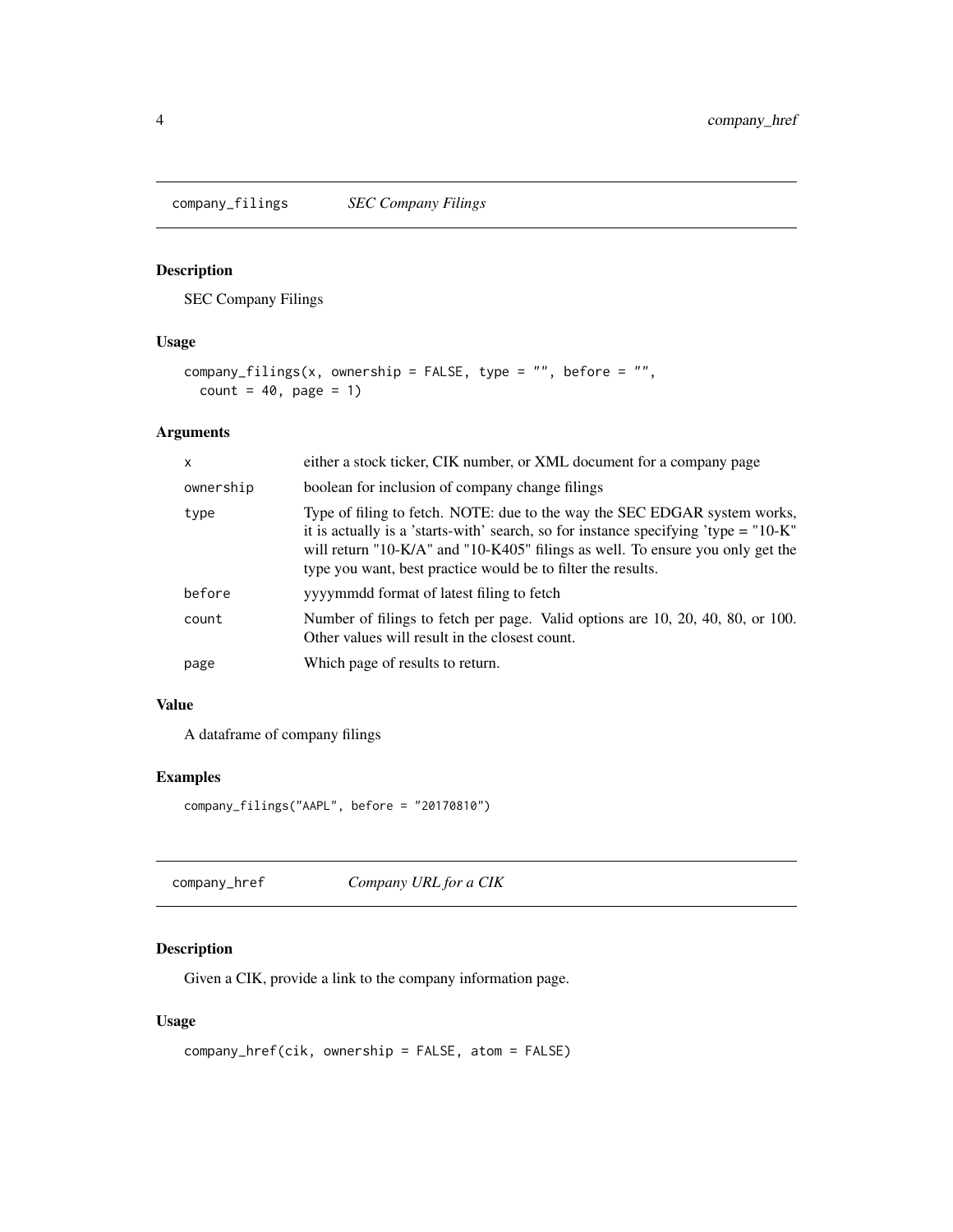## <span id="page-4-0"></span>Arguments

| cik       | Company code                                                     |
|-----------|------------------------------------------------------------------|
| ownership | (default: FALSE) boolean for inclusion of company change filings |
| atom      | (default: FALSE) if the link should be to the atom XML feed      |

## Value

A string with URL requested

## Examples

```
company_href("0000037912")
```
<span id="page-4-1"></span>company\_information *SEC Company Info*

## Description

Fetches basic information on a given company from the SEC site

## Usage

```
company_information(x)
```
## Arguments

x Either a stock symbol (for the 10,000 largest companies) or CIK code

## Value

a dataframe with all SEC company information

## Examples

company\_information("INTC")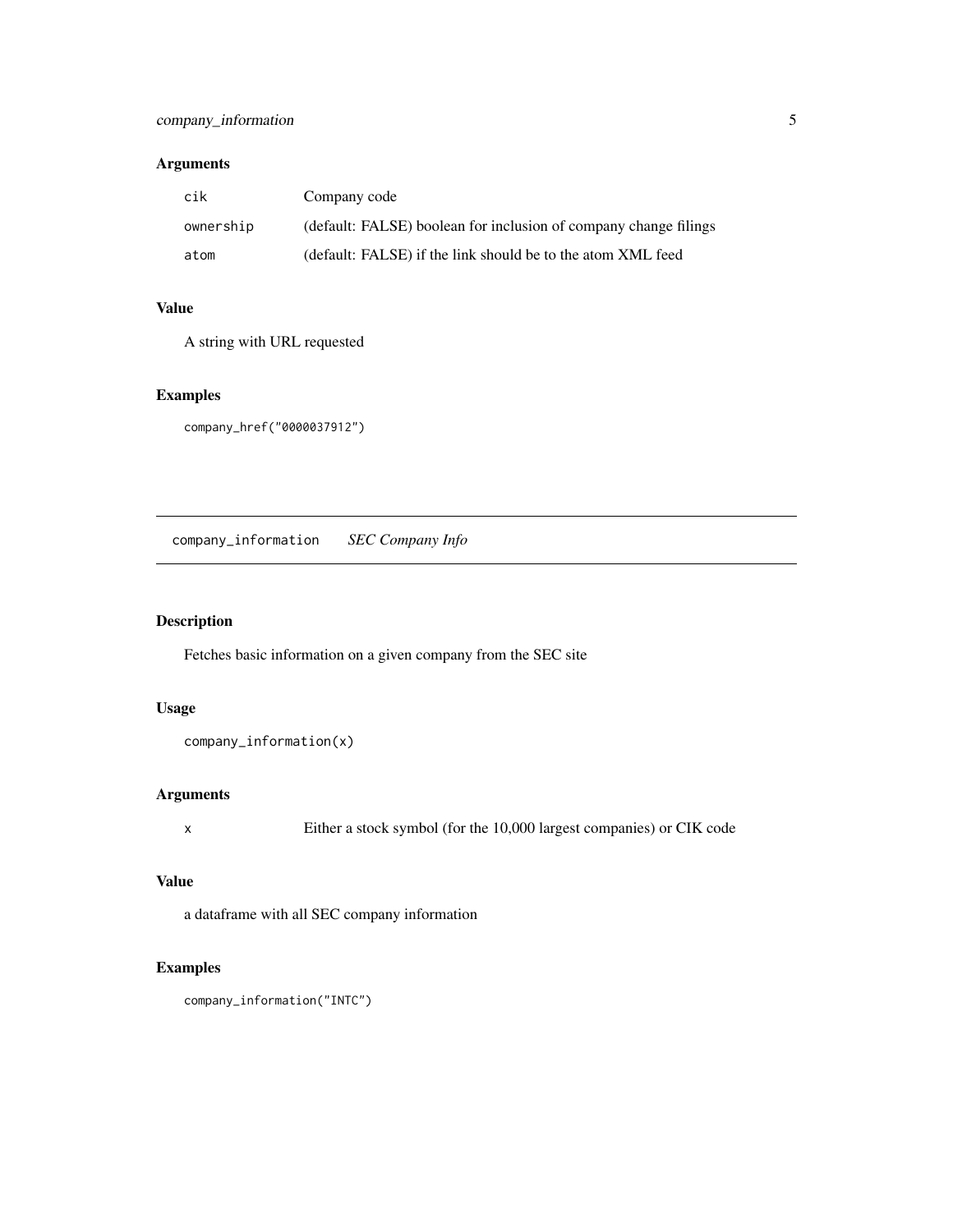<span id="page-5-0"></span>company\_search *SEC Company Search*

## Description

Provides access to the SEC Company Name Search from [here](https://www.sec.gov/edgar/searchedgar/companysearch.html) using a company's formal name rather than its common name.

#### Usage

```
company_search(x, match = "start", file_number = FALSE, state = "",
 country = ", sic = ", ownership = FALSE, type = ", count = 40,
 page = 1
```

| x           | Name of company to search or file number                                                                                                 |
|-------------|------------------------------------------------------------------------------------------------------------------------------------------|
| match       | (default: 'start') Either 'start' or 'contains' for where in the company name to<br>search                                               |
| file_number | (default: FALSE) if set to TRUE, x is treated as a file number                                                                           |
| state       | (default: ") Limit to a specific state of registration using 2-letter state abbrevia-<br>tions. Special values:                          |
|             | X1 The United States                                                                                                                     |
|             | A0 Alberta, Canada                                                                                                                       |
|             | A1 British Columbia, Canada                                                                                                              |
|             | A2 Manitoba, Canada                                                                                                                      |
|             | A3 New Brunswick, Canada                                                                                                                 |
|             | A4 Newfoundland, Canada                                                                                                                  |
|             | A5 Nova Scotia, Canada                                                                                                                   |
|             | A6 Ontario, Canada                                                                                                                       |
|             | A7 Prince Edward Island, Canada                                                                                                          |
|             | A8 Quebec, Canada                                                                                                                        |
|             | A9 Saskatchewan, Canada                                                                                                                  |
|             | B0 Yukon, Canada                                                                                                                         |
| country     | 2-character country code. The mapping is non-obvious, so unfortunately the<br>best way to find it is to examine the company search page. |
| sic         | SIC Code                                                                                                                                 |
| ownership   | boolean for inclusion of company change filings                                                                                          |
| type        | Limit to companies with a given filing type - e.g. 'N-PX'                                                                                |
| count       | Number of filings to fetch per page. Valid options are 10, 20, 40, 80, or 100.<br>Other values will result in the closest count.         |
| page        | Which page of results to return.                                                                                                         |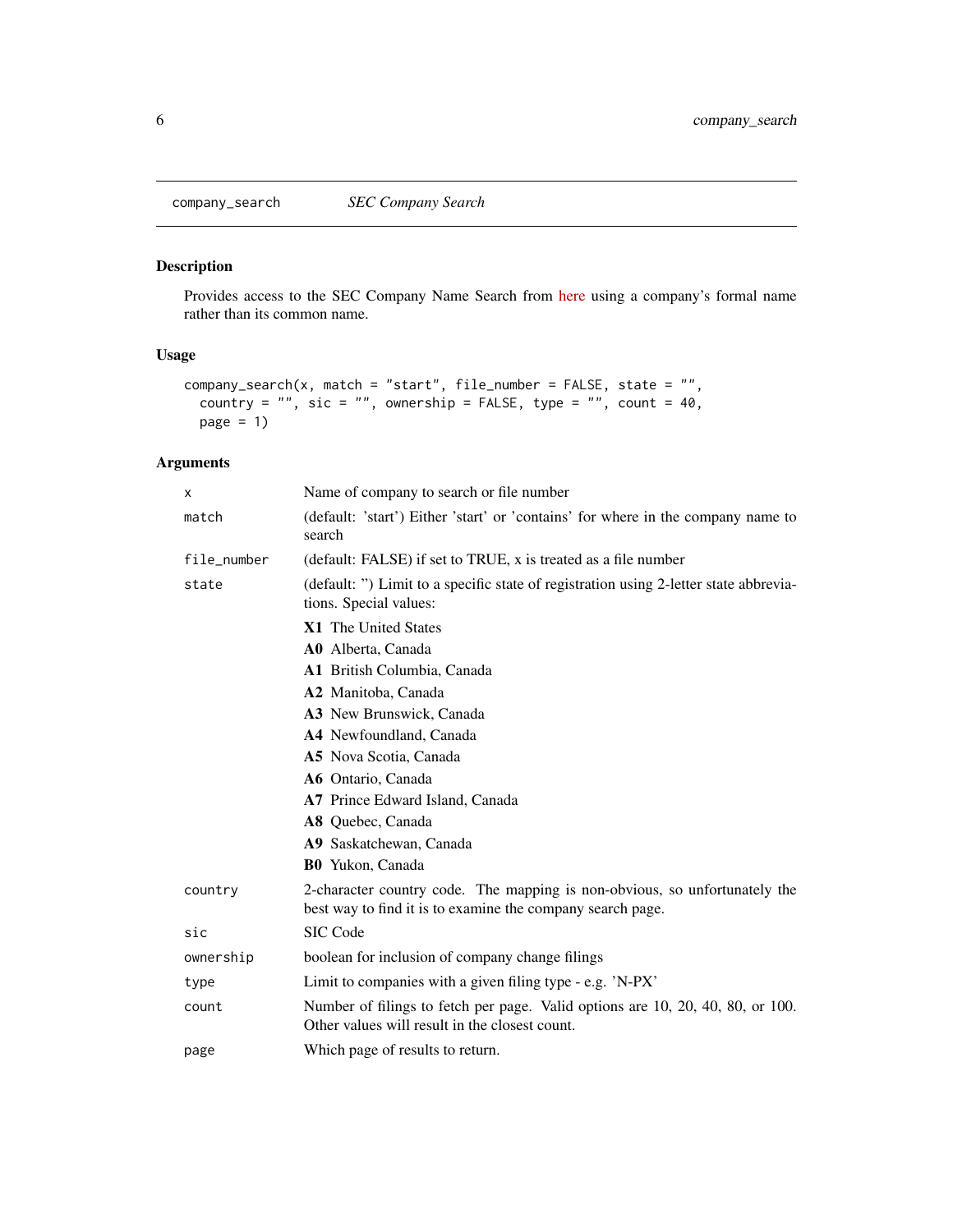## <span id="page-6-0"></span>current\_events 7

## Value

A dataframe of companies

- cik
- company\_href
- name
- location
- location\_href
- formerly
- sic
- sic\_description
- sic\_href

## Examples

```
company_search("Intel")
```
current\_events *SEC Current Events*

## Description

Provides access to the SEC Current Events search tool from [here](https://www.sec.gov/edgar/searchedgar/currentevents.htm)

#### Usage

```
current_events(day, form)
```
## Arguments

| dav  | $(0-5)$ Day to search for current forms. e.g. '2' returns forms from 2 business |
|------|---------------------------------------------------------------------------------|
|      | days ago.                                                                       |
| form | Form to return filings (e.g. $10-K$ )                                           |

#### Value

A dataframe with one row per company with Includes the following columns -

- cik
- type
- href
- company\_name
- company\_href
- filing\_date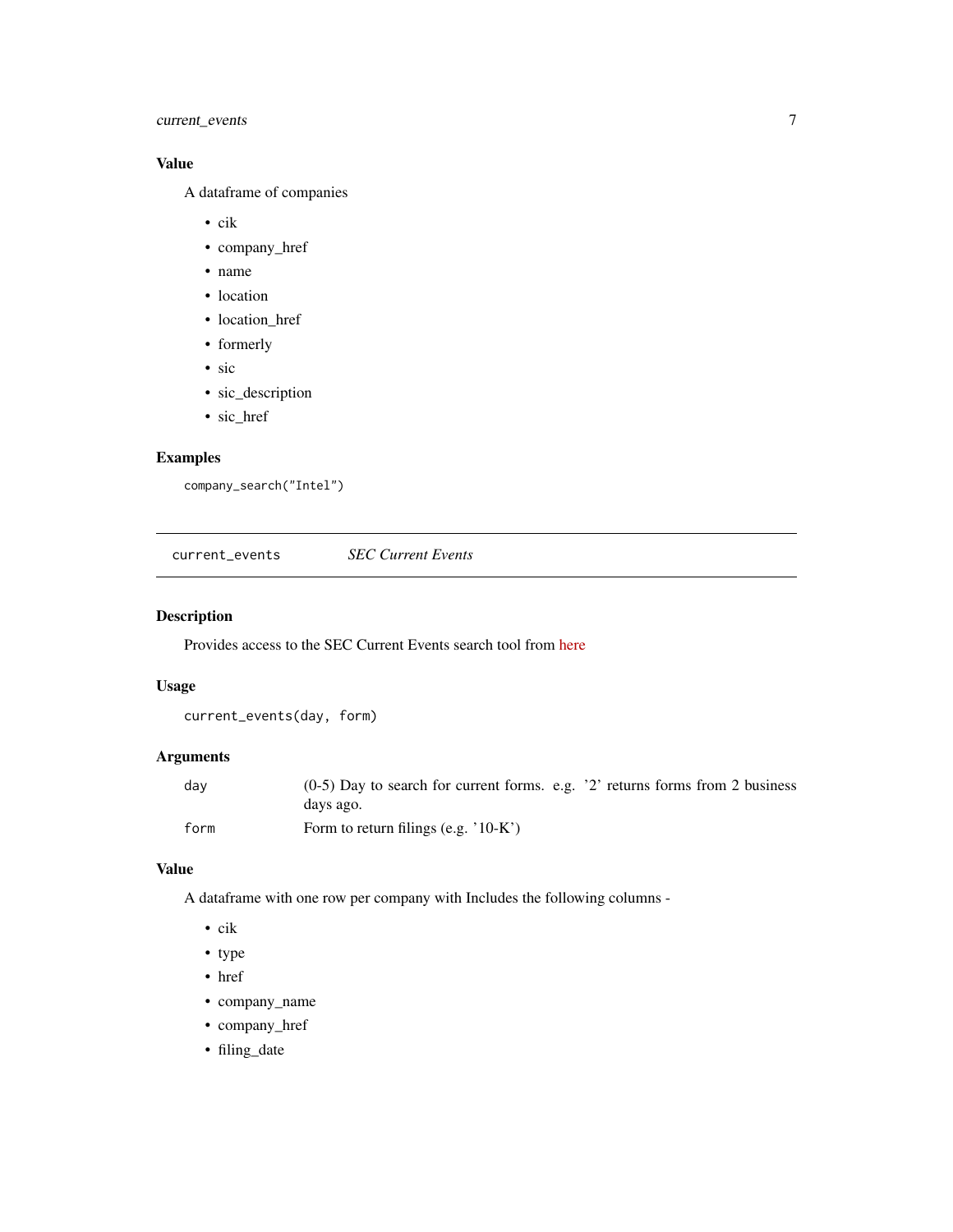## <span id="page-7-0"></span>Examples

```
current_events(0, "10-K")[1:5,]
```
effectiveness *SEC Notice of Effectiveness*

## Description

Returns the current Notice of Effectiveness from the most recently completed business day from [here](https://www.sec.gov/cgi-bin/browse-edgar?action=geteffect)

#### Usage

effectiveness()

## Details

You can also see the same filings going further back by using 'latest\_filings()' specifying the type  $=$  "EFFECT"

## Value

a data.frame with each row as a submission with the following columns:

| registration_number |
|---------------------|
| file href           |
| registrant          |
| registrant href     |
| filing date         |
| effective date      |
| division            |
| type                |

## Examples

effectiveness()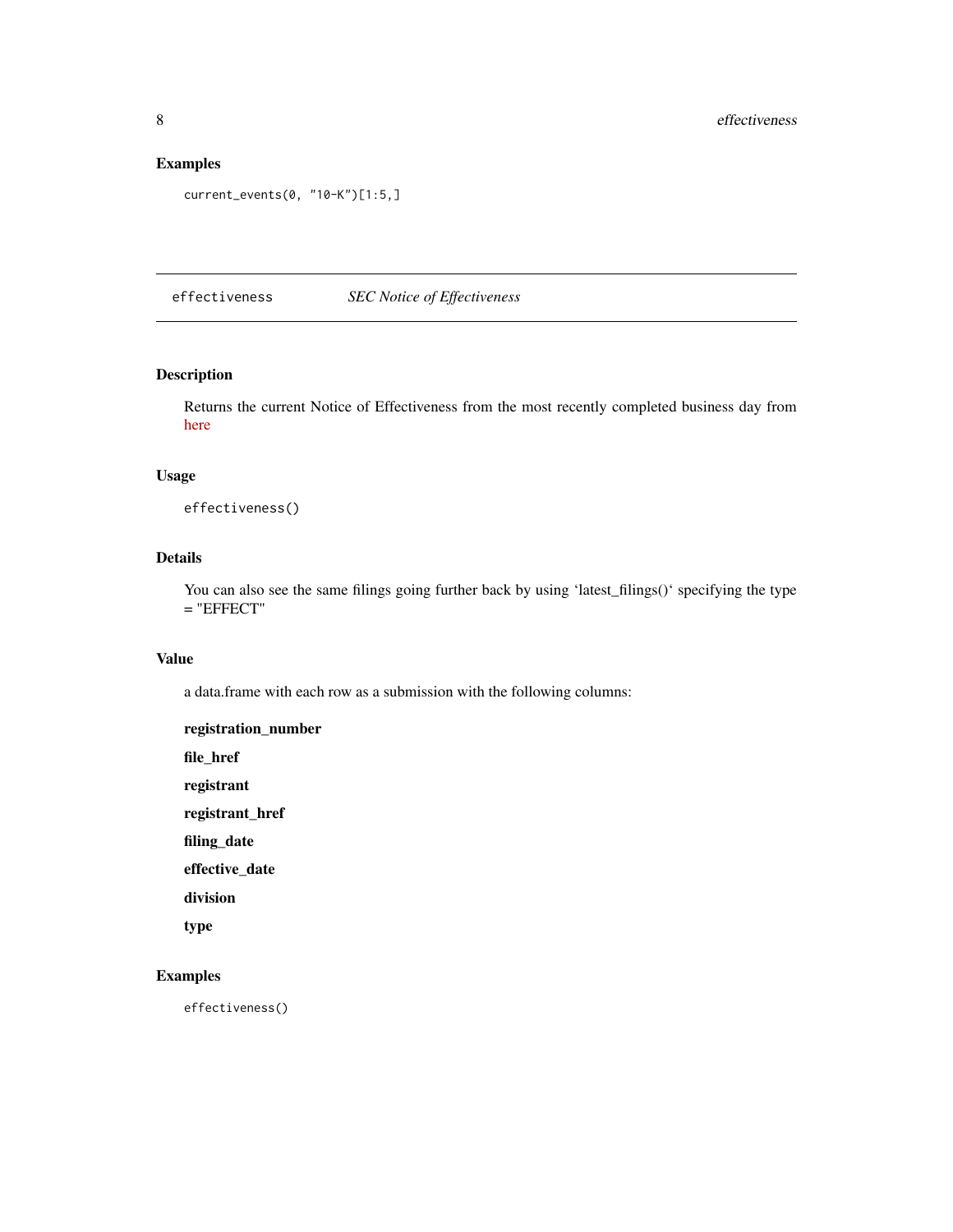#### <span id="page-8-0"></span>Description

The SEC generates a html page as an index for every filing it receives containing all the metainformation about the filing. We extract 3 main types of information:

Filing Information Filing date, accepted date, etc.

Documents All the documents included in the filing

Filers Companies included in the filing

Funds Funds included in the filing

#### Usage

filing\_details(x)

## S3 method for class 'character' filing\_details(x)

## S3 method for class 'xml\_node' filing\_details(x)

#### Arguments

x URL to a SEC filing index page

#### Details

For a company, there is typically a single filer and no funds, but many filings for funds get more complicated - e.g. 400+ funds with 100's of companies

NOTE: This can get process intensive for large fund pages. If you don't need all components, try just using filing\_info

#### Value

A list with the following components:

information A data.frame as returned by [filing\\_information](#page-11-1)

documents A data.frame as returned by [filing\\_documents](#page-9-1)

filers A data.frame as returned by [filing\\_filers](#page-10-1)

funds A data.frame as returned by [filing\\_funds](#page-10-2)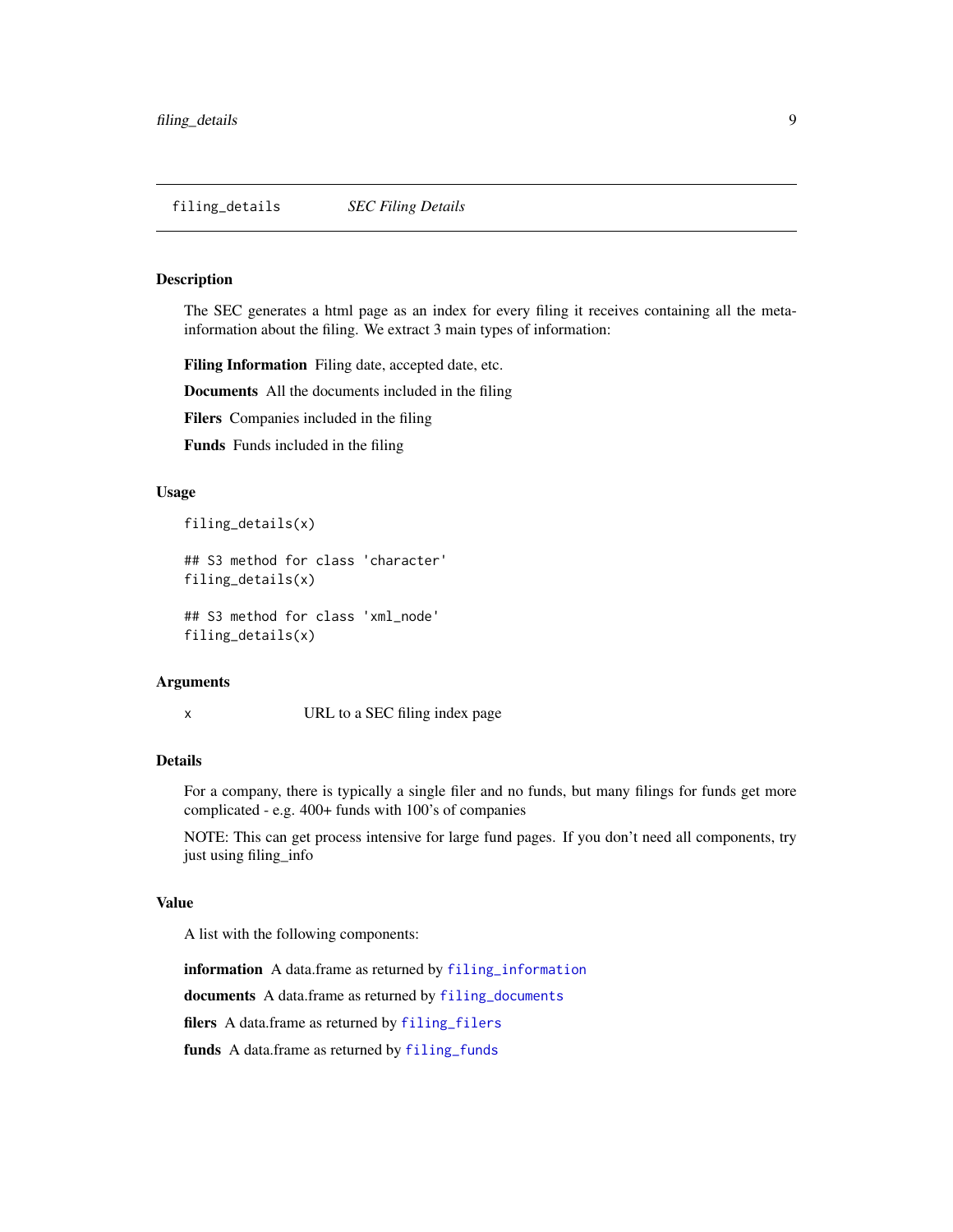## Examples

```
# Typically you'd get the URL from one of the search functions
x <- paste0("https://www.sec.gov/Archives/edgar/data/",
            "712515/000071251517000063/0000712515-17-000063-index.htm")
filing_details(x)
```
<span id="page-9-1"></span>filing\_documents *SEC Filing Documents*

#### Description

If you know you're going to want all the details of a filing, including documents funds and filers, look at 'filing\_details'

#### Usage

```
filing_documents(x)
```
## S3 method for class 'character' filing\_documents(x)

## S3 method for class 'xml\_node' filing\_documents(x)

#### Arguments

x URL or xml\_document for a SEC filing index page

#### Details

Information returned:

- seq
- description
- document
- href
- type
- size

#### Value

A dataframe with all the documents in the filing along with their meta info

#### Examples

```
# Typically you'd get the URL from one of the search functions
x <- paste0("https://www.sec.gov/Archives/edgar/data/",
            "712515/000071251517000063/0000712515-17-000063-index.htm")
filing_documents(x)
```
<span id="page-9-0"></span>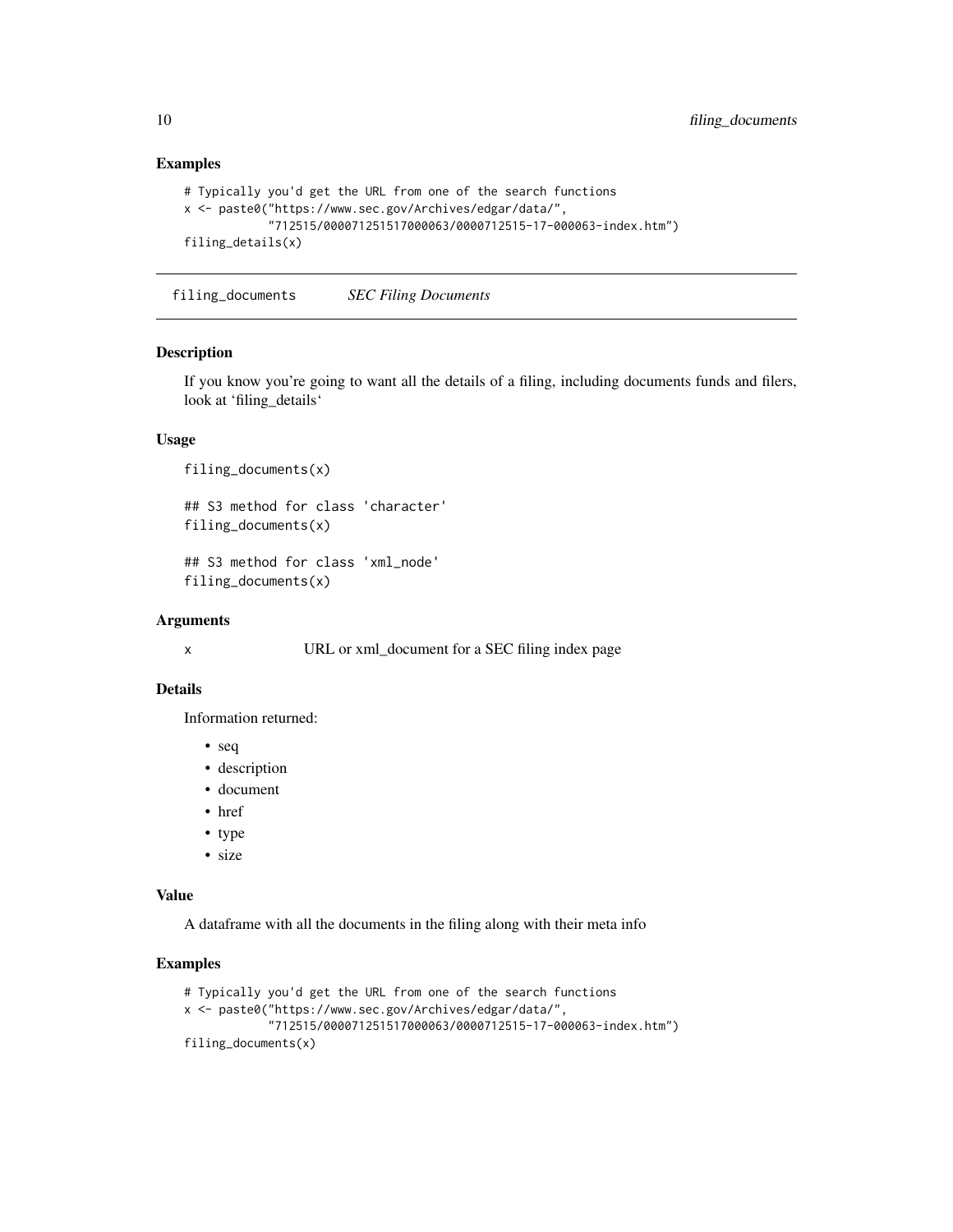<span id="page-10-1"></span><span id="page-10-0"></span>filing\_filers *SEC Filing Included Filers*

#### Description

SEC Filing Included Filers

## Usage

```
filing_filers(x)
```
## S3 method for class 'character' filing\_filers(x)

## S3 method for class 'xml\_node' filing\_filers(x)

## Arguments

x URL to a SEC filing index page

#### Value

A dataframe with all the filers in the filing along with their info

#### Examples

```
# Typically you'd get the URL from one of the search functions
x <- paste0("https://www.sec.gov/Archives/edgar/data/",
            "712515/000071251517000063/0000712515-17-000063-index.htm")
filing_filers(x)
```
<span id="page-10-2"></span>filing\_funds *SEC Filing Funds*

#### Description

SEC Filing Funds

#### Usage

```
filing_funds(x)
```
filing\_funds(x)

## S3 method for class 'character' filing\_funds(x) ## S3 method for class 'xml\_node'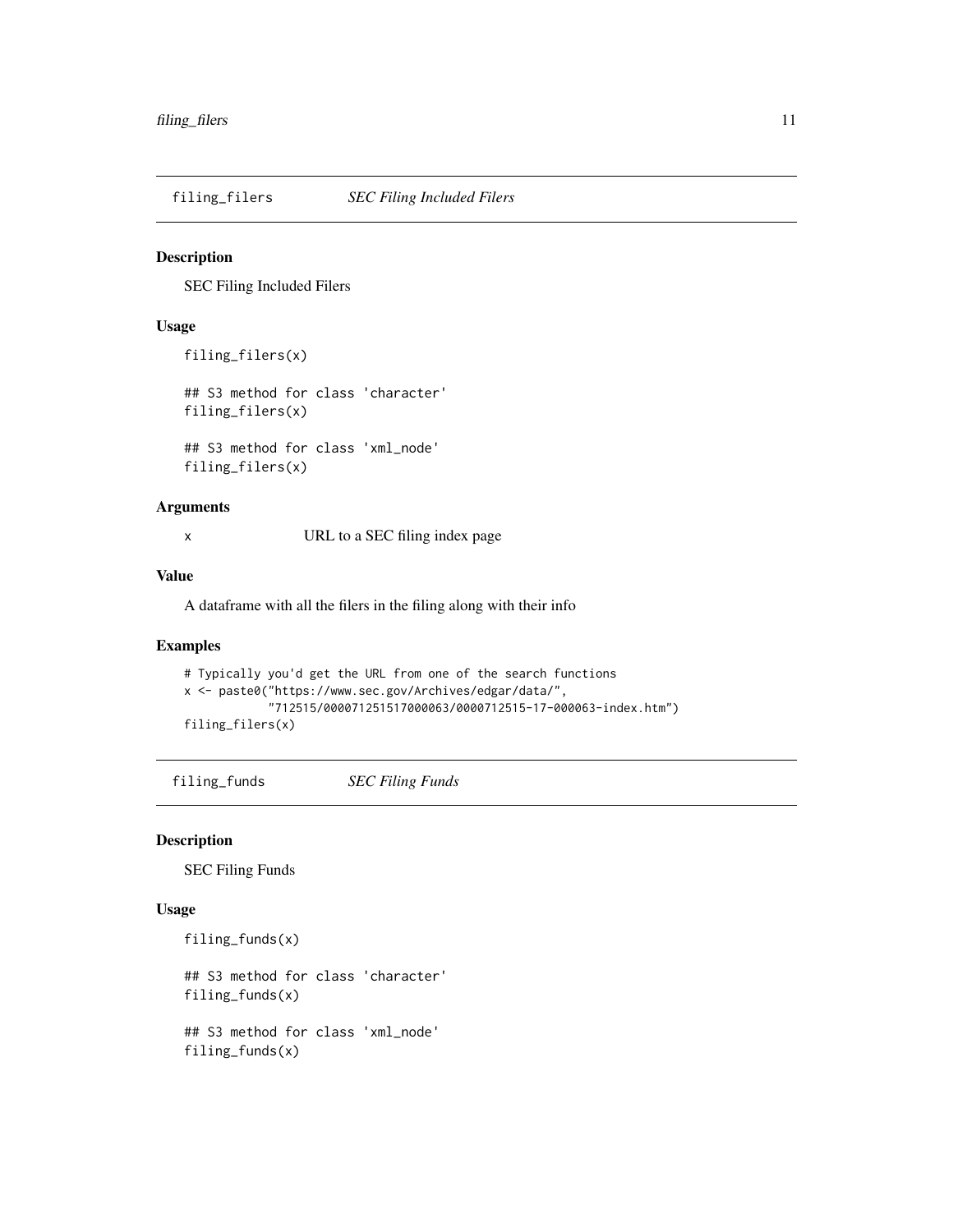#### <span id="page-11-0"></span>Arguments

x URL to a SEC filing index page

#### Value

A dataframe with all the funds associated with a given filing

## Examples

```
# Typically you'd get the URL from one of the search functions
x <- paste0("https://www.sec.gov/Archives/edgar/data/",
           "933691/000119312517247698/0001193125-17-247698-index.htm")
filing_funds(x)
```
<span id="page-11-1"></span>filing\_information *SEC Filing Information*

#### Description

The SEC generates a html page as an index for every filing it receives containing all the metainformation about the filing.

#### Usage

```
filing_information(x)
## S3 method for class 'character'
filing_information(x)
## S3 method for class 'xml_node'
```
filing\_information(x)

#### Arguments

x URL or xml\_document for a SEC filing index page

#### Details

Information returned:

- type
- description
- accession\_number
- filing\_date
- accepted\_date
- documents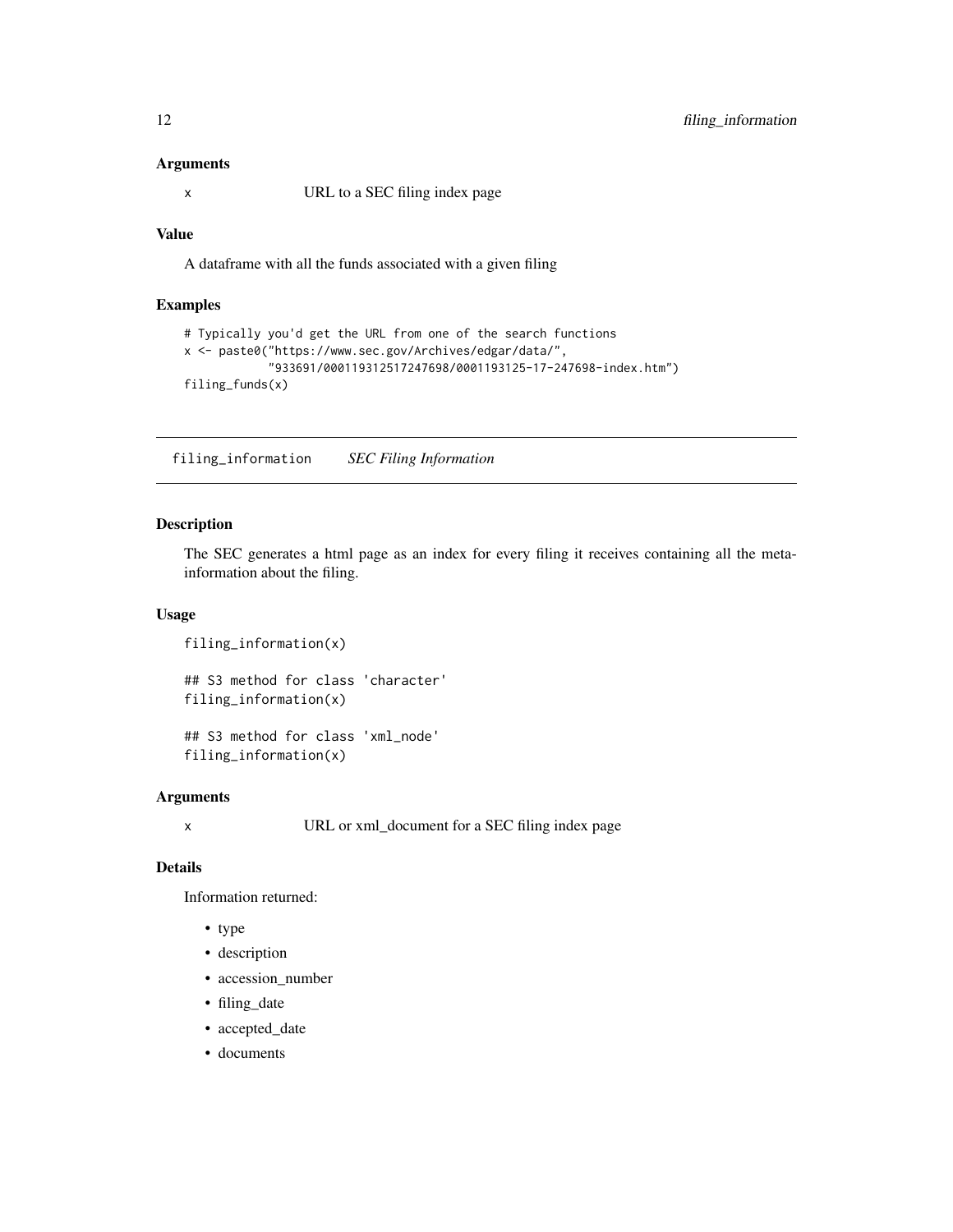- <span id="page-12-0"></span>• period\_date
- changed\_date
- effective date
- filing\_bytes

Not all details are valid for all filings, but the column will always be present

If you know you're going to want all the details of a filing, including documents funds and filers, look at 'filing\_details'

#### Value

A dataframe with all the parsed meta-info on the filing

## Examples

```
# Typically you'd get the URL from one of the search functions
x <- paste0("https://www.sec.gov/Archives/edgar/data/",
            "933691/000119312517247698/0001193125-17-247698-index.htm")
filing_information(x)
```
full\_text *SEC Full-Text Search*

#### Description

Provides access to the SEC fillings [full-text search tool.](https://searchwww.sec.gov/EDGARFSClient/jsp/EDGAR_MainAccess.jsp)

#### Usage

```
full_text(q = "*", type = "", reverse_order = FALSE, count = 10,
 page = 1, stemming = TRUE, name = ", cik = ", sic = ",
 from = \sin, to = \sin)
```

| q             | Search query. For details on special formatting, see the FAQ.                                                                                    |
|---------------|--------------------------------------------------------------------------------------------------------------------------------------------------|
| type          | Type of forms to search - e.g. $10-K$                                                                                                            |
| reverse_order | If true, order by oldest first instead of newest first                                                                                           |
| count         | Number of results to return                                                                                                                      |
| page          | Which page of results to return                                                                                                                  |
| stemming      | Search by base words (default) or exactly as entered                                                                                             |
| name          | Company name. Cannot be combined with 'cik' or 'sik'.                                                                                            |
| cik           | Company code to search. Cannot be combined with 'name' or 'sic'                                                                                  |
| sic           | Standard Industrial Classification of filer to search for. Cannot be combined<br>with 'cik' or 'name'. Special options - 1: all, 0: Unspecified. |
| from          | Start date. Must be in the form of 'mm/dd/yyyy'. Must also specify 'to'                                                                          |
| to            | End date. Must be in the form of 'mm/dd/yyyy'. Must also specify 'from'                                                                          |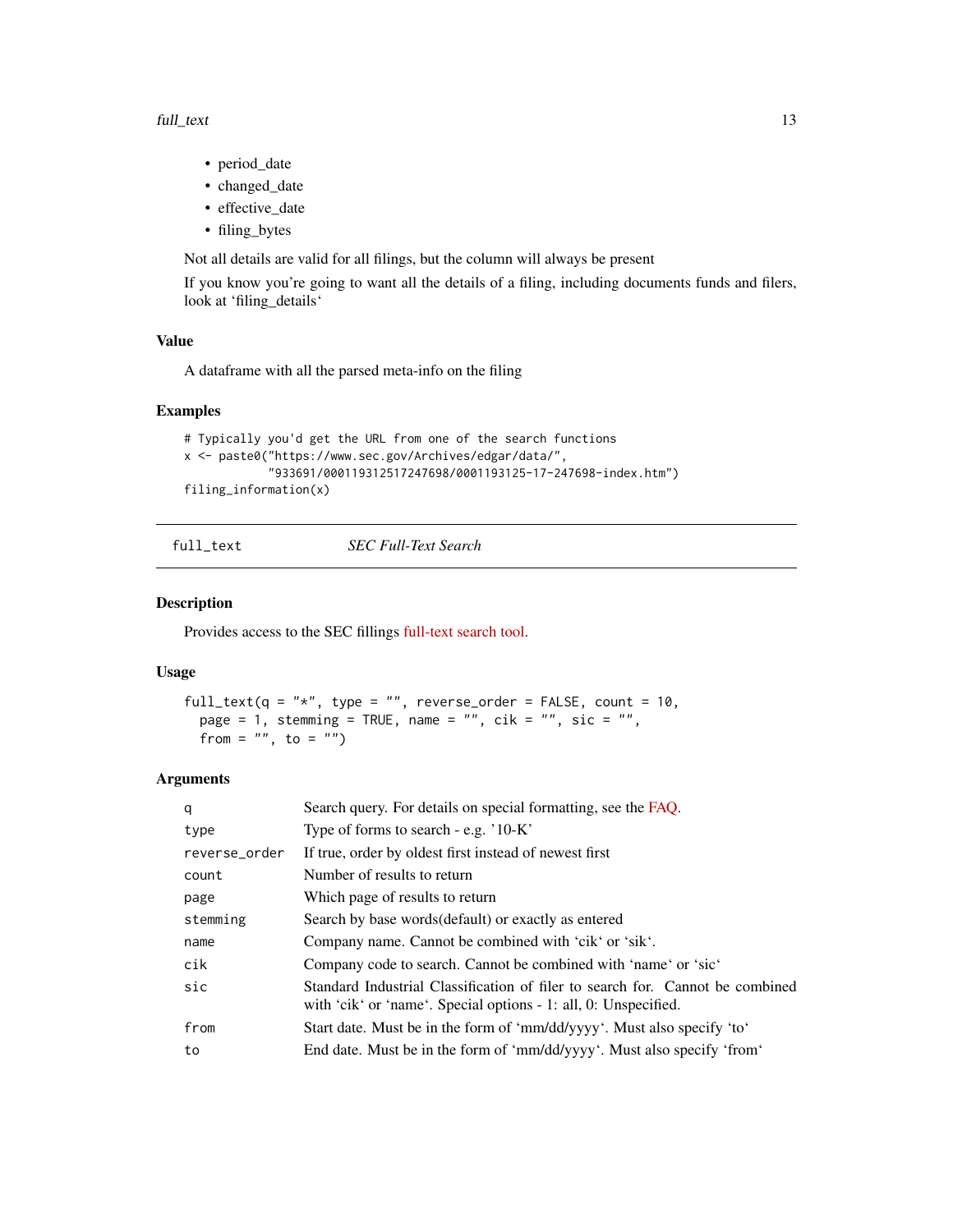<span id="page-13-0"></span>A dataframe list of results including the following columns -

- filing\_date
- name
- href
- company\_name
- cik
- sic
- content
- parent\_href
- index\_href

## Examples

```
## This can be very slow running
full_text('intel')
```
fund\_search *SEC Mutual Fund Search*

## Description

Provides access to the results of the SEC's Mutual fund search tool available [here](https://www.sec.gov/edgar/searchedgar/mutualsearch.html)

## Usage

```
fund_search(term)
```
fund\_fast\_search(identifier)

## Arguments

| term       | Search term to search for in a fund name          |
|------------|---------------------------------------------------|
| identifier | A Series, Class/Contract ID, Ticker Symbol or CIK |

## Details

NOTE: This is really a specific version of the Variable Insurance search tool.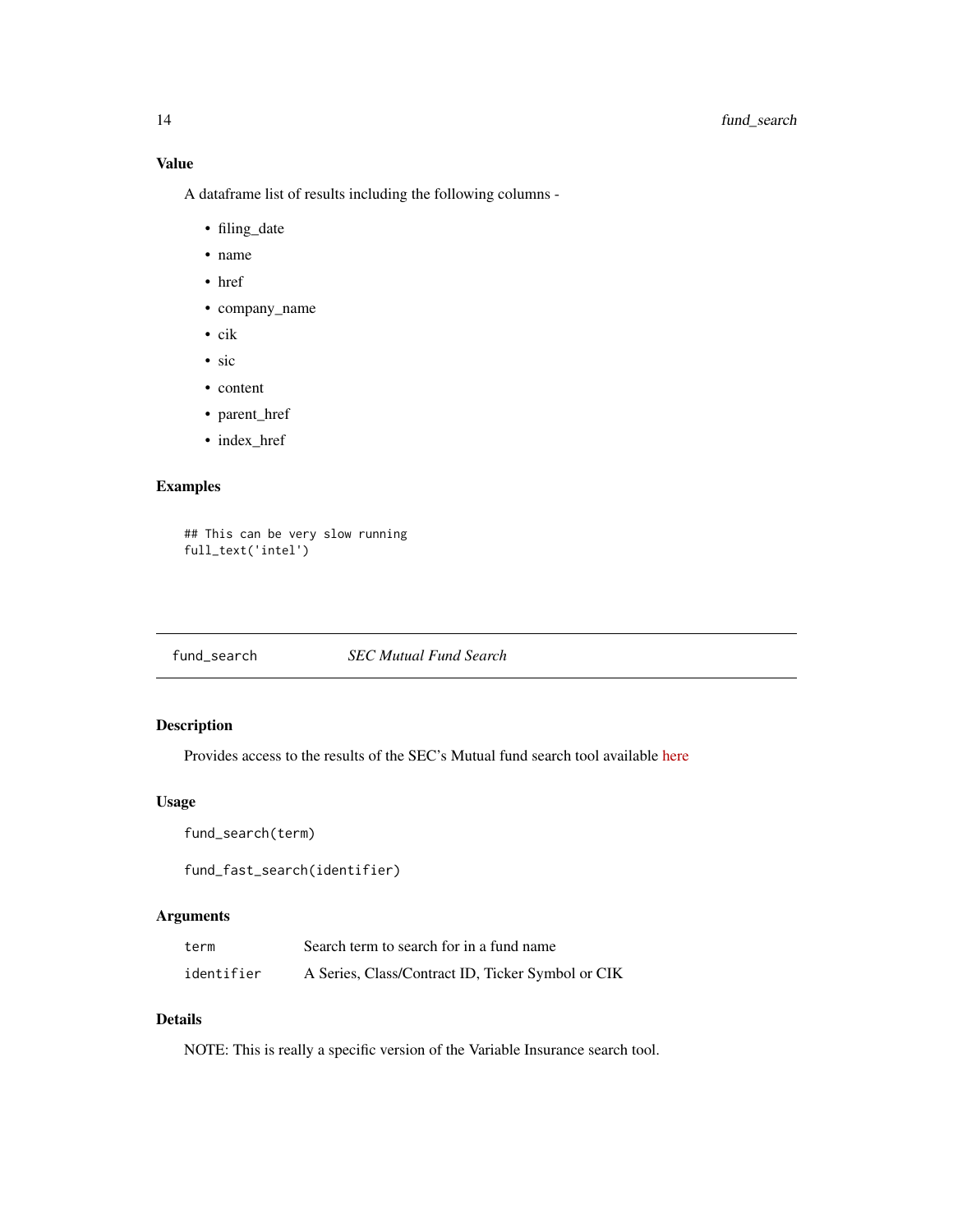## <span id="page-14-0"></span>header\_search 15

## Value

A dataframe of funds found including the following columns -

- class\_id
- class\_filings\_href
- class\_name
- class\_ticker
- series\_id
- series\_filings\_href
- series\_name
- series\_funds\_href
- cik
- cik\_name
- cik\_filings\_href
- cik\_funds\_href

## Functions

• fund\_fast\_search: Performs a 'Fast Search' based on a fund identifier

## Examples

```
fund_search("precious metals")
fund_fast_search("VMFVX")
```
header\_search *SEC Header Search*

## Description

Searches filing headers going back to 1994 excluding the most recent day using the interface [https://www.sec.gov/cgi-bin/srch-edgar.](#page-0-0)

#### Usage

```
header_search(q, page = 1, from = 1994, to = 2017)
```

|      | The search string. Documentation https://www.sec.gov/edgar/searchedgar/search help.htm |
|------|----------------------------------------------------------------------------------------|
| page | Which results page to return (default: 1)                                              |
| from | Start year (default: 1994)                                                             |
| to   | End year (default: Current year)                                                       |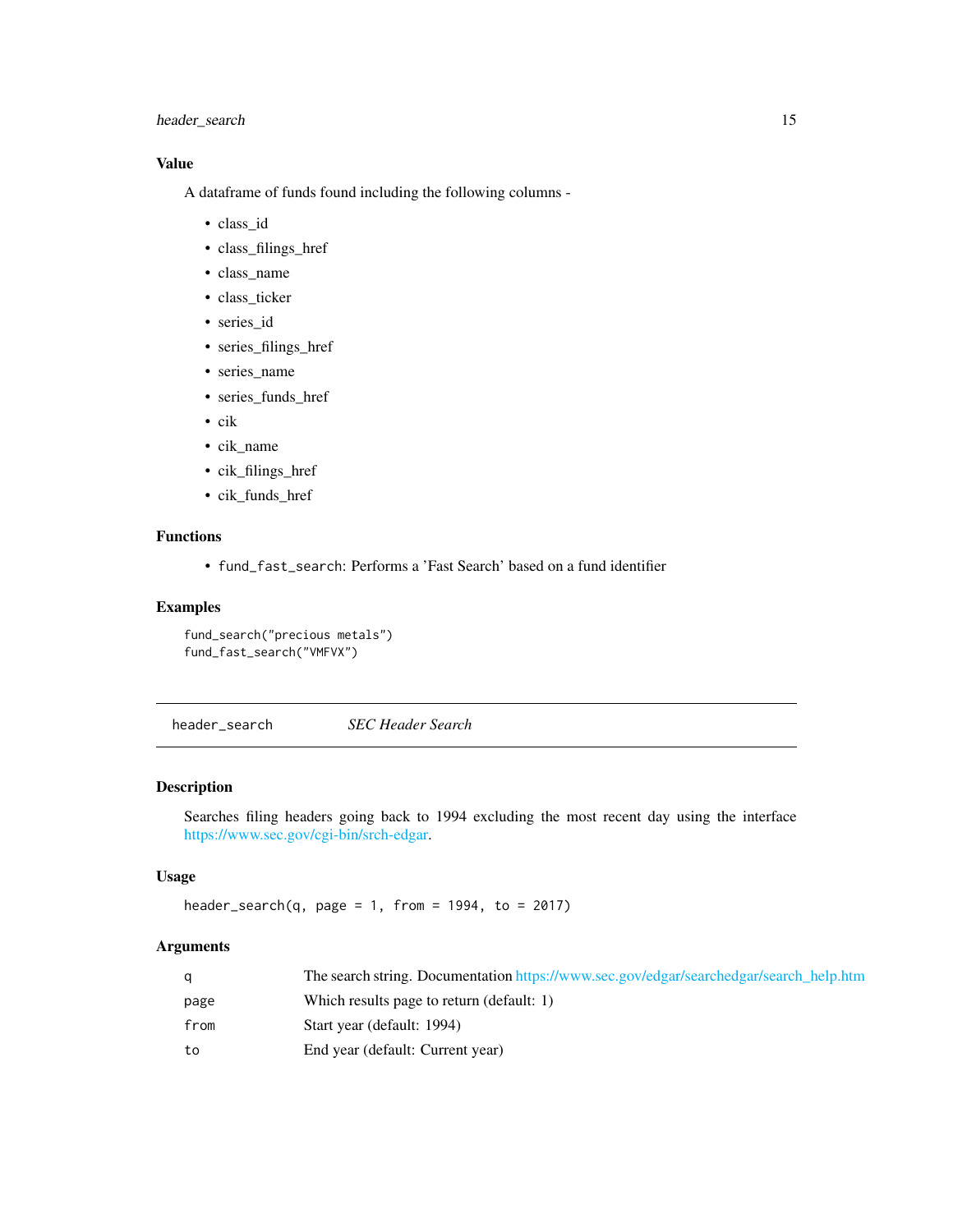<span id="page-15-0"></span>A dataframe of funds found including the following columns -

- company\_name
- filing\_href
- form
- filing\_date
- size

## Examples

## This can be very slow running header\_search("company-name = Apple")

latest\_filings *SEC Latest Filings*

## Description

Provides access to the latest SEC filings from [here](https://www.sec.gov/cgi-bin/browse-edgar?action=getcurrent)

#### Usage

```
latest_filings(name = ", cik = ", type = ", owner = "include",
 count = 40, page = 1)
```

| name  | Optional company name to limit filing results |  |
|-------|-----------------------------------------------|--|
| cik   | Optional company cik to limit filing results  |  |
| type  | Optional form type to limit filing results    |  |
| owner | How to include ownership filings. Options are |  |
|       | • include (default)                           |  |
|       | $\bullet$ exclude                             |  |
|       | $\bullet$ only                                |  |
| count | Number of results to return                   |  |
| page  | Which page of results to return               |  |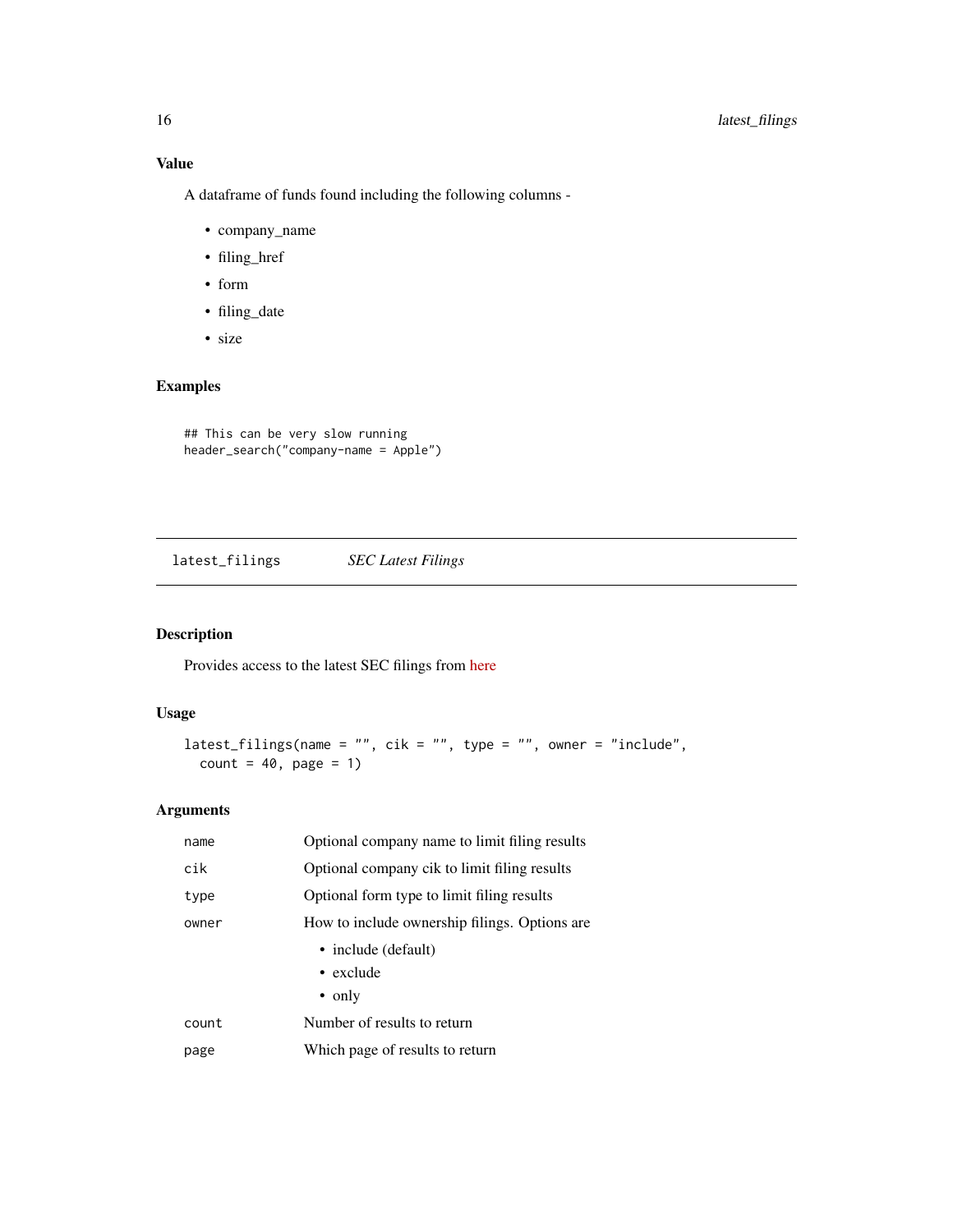## <span id="page-16-0"></span>parse\_filing 17

#### Value

a dataframe list of recent results, ordered by descending accepted date. Includes the following columns -

- type
- href
- company\_name
- company\_type
- cik
- filing\_date
- accepted\_date
- accession\_number
- size

#### Examples

latest\_filings()

parse\_filing *Parse Filing*

#### Description

Given a link to filing document (e.g. the 10-K, 8-K) in HTML, process the file into parts and items. This enables follow-up processing of a desired section - e.g. just the Risk Factors. 'item.name' and 'part.name' are taken directly from the document without any attempt to normalize.

#### Usage

parse\_filing(x, strip = TRUE, include.raw = FALSE, fix.errors = TRUE)

#### Arguments

| X           | - URL to a filing HTML document, html text or xml_document                  |
|-------------|-----------------------------------------------------------------------------|
| strip       | - Should non-text elements be removed? Default: true                        |
| include.raw | - Include unprocessed nodes in result? Default: false                       |
| fix.errors  | - Try to fix document errors (e.g. missing part labels). WIP. Default: true |

#### Details

NOTE: This has been tested on a range of documents, but formatting differences could cause failures. Please report an issue for any document that isn't parsed correctly.

FURTHER NOTE: Not all filings are well formed - missing headings, bad spacing, etc. These can all throw the parsing off!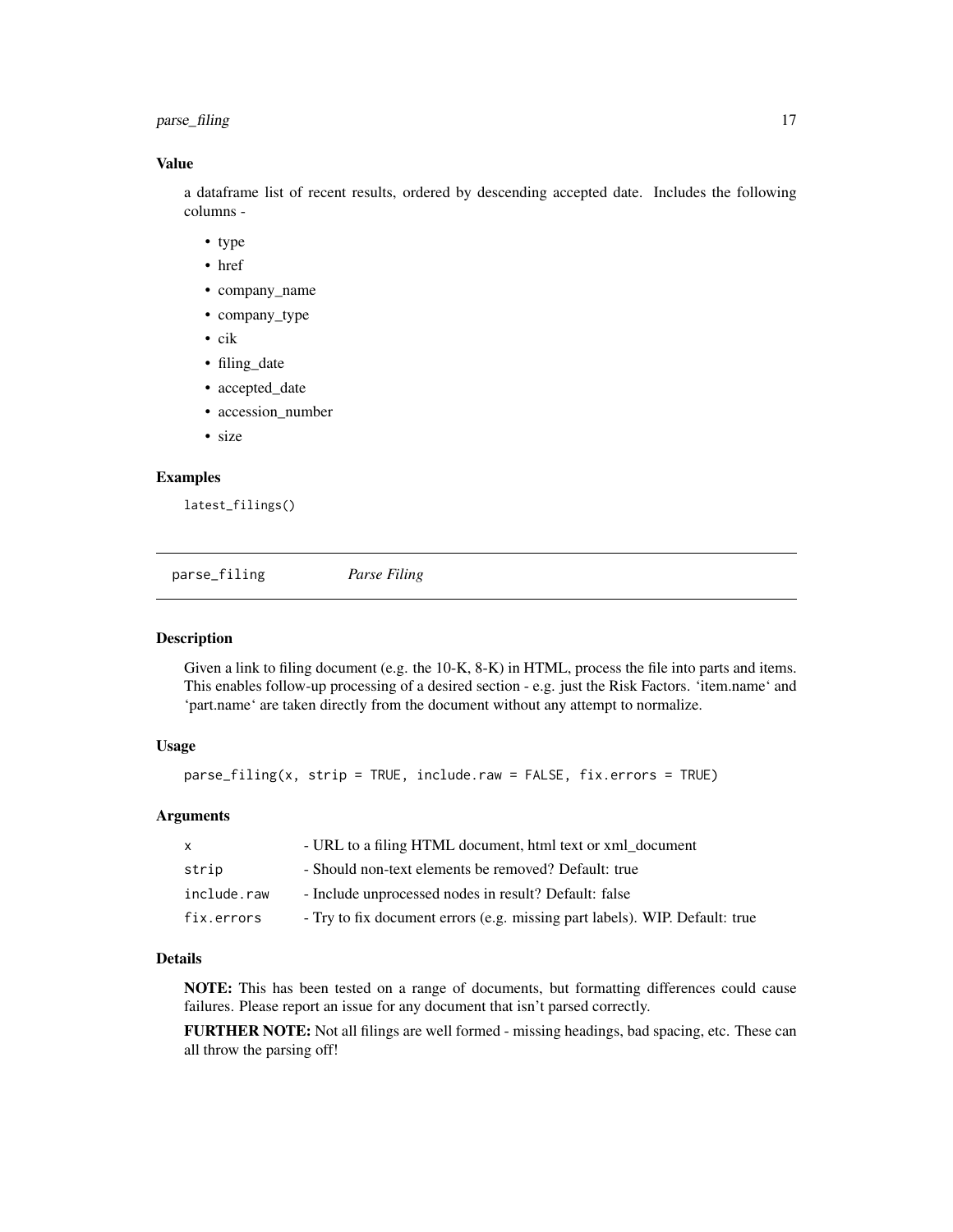#### Value

a dataframe with one row per paragraph part.name Detected name of the Part item.name Detected name of the Item text Text of the paragraph / node raw\* Raw HTML of the node if include.raw = TRUE

#### Examples

```
head(parse_filing(paste0('https://www.sec.gov/Archives/edgar/data/',
     '712515/000071251517000010/ea12312016-q3fy1710qdoc.htm')), 6)
```
parse\_submission *Parse Submission*

#### Description

Raw SEC filings are sent in a SGML file - this parses that master submission into component documents, with content lines in list column 'TEXT'.

#### Usage

 $parse\_submission(x, include.binary = T, include.context = T)$ 

#### Arguments

| $\mathsf{x}$    | - Input submission to parse. May be one of the following:                                                                                                                                                                                                                                                                                                                                                                                                                |
|-----------------|--------------------------------------------------------------------------------------------------------------------------------------------------------------------------------------------------------------------------------------------------------------------------------------------------------------------------------------------------------------------------------------------------------------------------------------------------------------------------|
|                 | <b>URI</b> URL to a SEC complete submission text file                                                                                                                                                                                                                                                                                                                                                                                                                    |
|                 | <b>Text</b> String with the full submission                                                                                                                                                                                                                                                                                                                                                                                                                              |
|                 | <b>File path</b> Path to local file containing the submission                                                                                                                                                                                                                                                                                                                                                                                                            |
|                 | include binary - Default TRUE, determines if the content of binary documents is returned.                                                                                                                                                                                                                                                                                                                                                                                |
| include.content |                                                                                                                                                                                                                                                                                                                                                                                                                                                                          |
|                 | $D_1 f_{n+1}$ $\downarrow$ $D_1 H_{n+1}$ $\downarrow$ $\downarrow$ $\downarrow$ $\downarrow$ $\downarrow$ $\downarrow$ $\downarrow$ $\downarrow$ $\downarrow$ $\downarrow$ $\downarrow$ $\downarrow$ $\downarrow$ $\downarrow$ $\downarrow$ $\downarrow$ $\downarrow$ $\downarrow$ $\downarrow$ $\downarrow$ $\downarrow$ $\downarrow$ $\downarrow$ $\downarrow$ $\downarrow$ $\downarrow$ $\downarrow$ $\downarrow$ $\downarrow$ $\downarrow$ $\downarrow$ $\downarrow$ |

- Default TRUE, determines if the content of documents is returned.

#### Details

Most of the time the information you need along with the specific files will be available by using [filing\\_documents](#page-9-1), but there are scenarios where you may want to access the full contents of the master submission -

- Old Submissions Older submissions are not parsed into component documents by the SEC so access requires parsing the main filing
- Full Document List The SEC only provides what it considers the relevant documents, but filings often include many more ancillary files
- **Efficient Downloading** If you're fetching many documents from a filing over many filings, there can be efficiency gains from just downloading a single file.

\*NOTE:\* non-text documents are uuencoded and need a separate decoder to be viewed.

<span id="page-17-0"></span>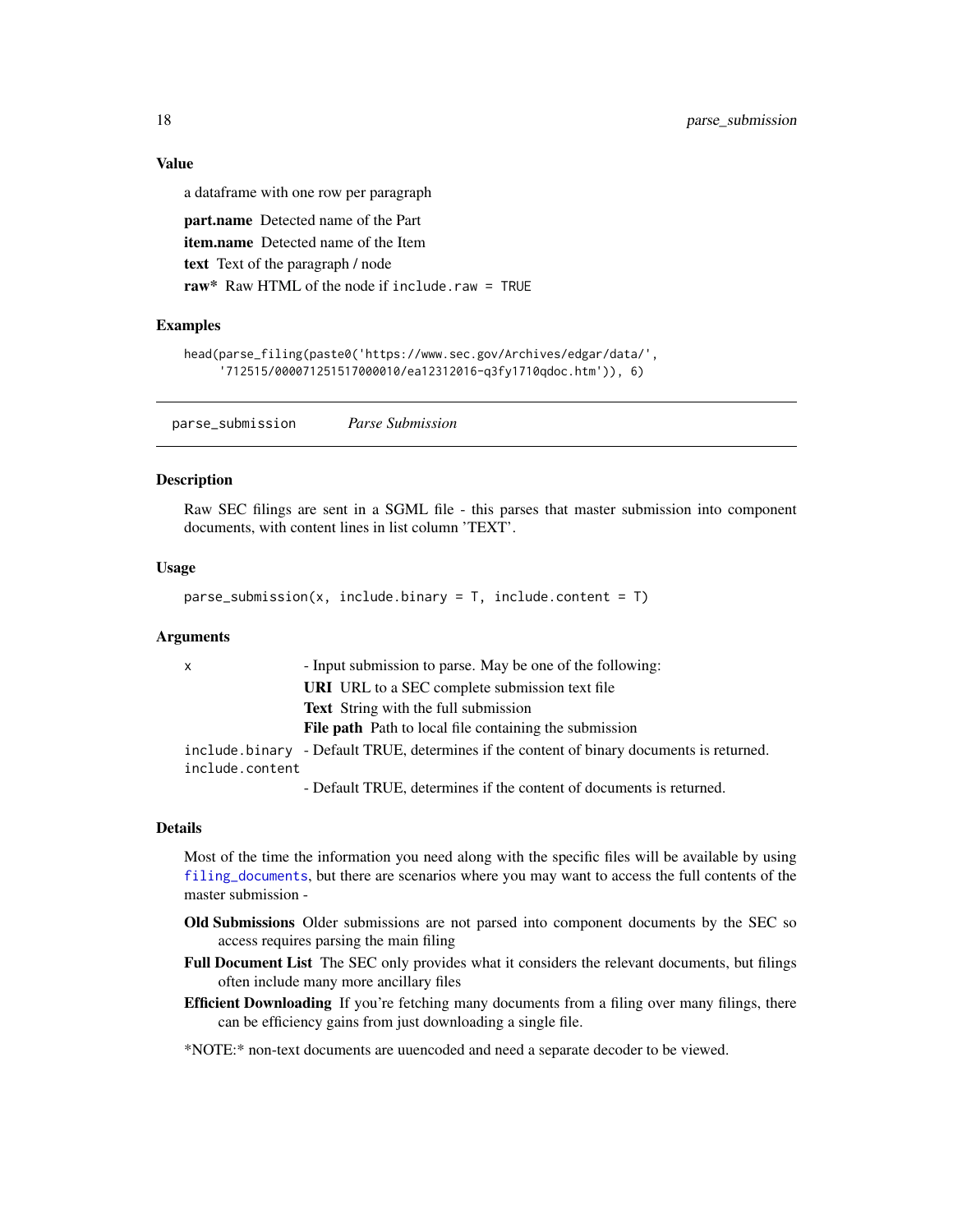<span id="page-18-0"></span>parse\_text\_filing 19

#### Value

a dataframe with one row per document.

#### Examples

```
parse_submission(paste0('https://www.sec.gov/Archives/edgar/data/',
                 '37996/000003799617000084/0000037996-17-000084.txt'))[ ,
                  c('SEQUENCE', 'TYPE', 'DESCRIPTION', 'FILENAME')]
```
parse\_text\_filing *Parse Text Filing*

#### Description

Given a link to a filing document (e.g. the 10-K, 8-K) in TXT, process the file into parts and items. This enables follow-up processing of a desired section - e.g. just the Risk Factors. 'item.name' and 'part.name' are taken directly from the document without any attempt to normalize.

## Usage

parse\_text\_filing(x, strip = TRUE, include.raw = FALSE, fix.errors = TRUE)

#### Arguments

|             | - URL to a filing text document or actual text                              |
|-------------|-----------------------------------------------------------------------------|
| strip       | - Should non-text elements be removed? Default: true                        |
| include.raw | - Include unprocessed nodes in result? Default: false                       |
| fix.errors  | - Try to fix document errors (e.g. missing part labels). WIP. Default: true |

#### Details

NOTE: This has been tested on a range of documents, but formatting differences could cause failures. Please report an issue for any document that isn't parsed correctly.

FURTHER NOTE: Not all filings are well formed - missing headings, bad spacing, etc. These can all throw the parsing off!

#### Value

a dataframe with one row per paragraph

part.name Detected name of the Part

item.name Detected name of the Item

text Text of the paragraph / node

raw\* Raw HTML of the node if include.raw = TRUE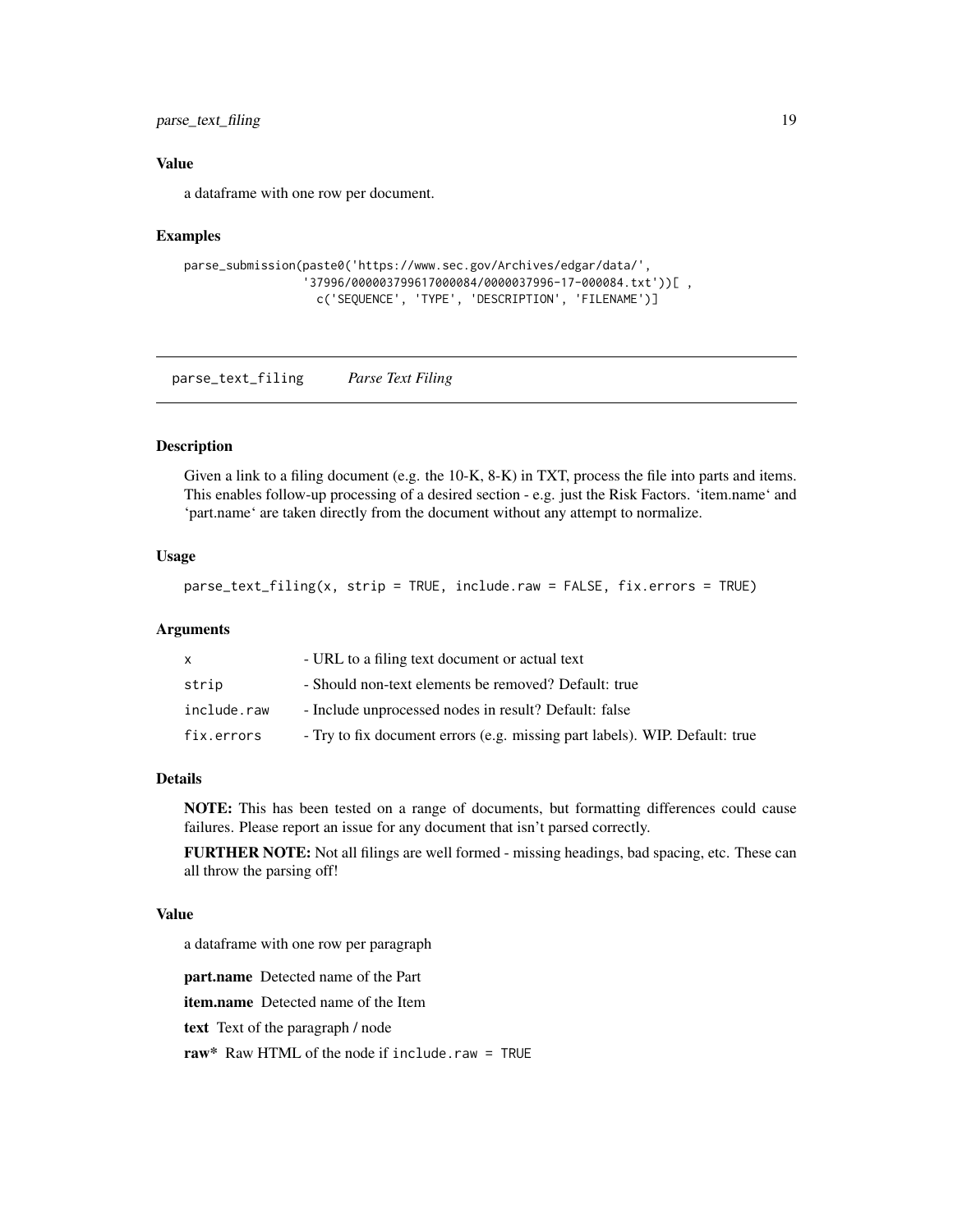## Examples

```
head(parse_text_filing(
  "https://www.sec.gov/Archives/edgar/data/37996/000003799602000015/v7.txt"
))
```
sic\_codes *SIC Codes*

#### Description

SIC code table with structure.

#### Usage

sic\_codes

## Format

A data frame with 1005 rows and 6 variables:

sic Standard Industrial Classification

industry Name of industry

division\_id Letter code for the division

division Name of the division

major Name of the major group, identified by 1st 2 digits of the sic

group Name of the group, identified by the 1st 3 digits of the sic

#### Source

```
https://www.osha.gov/pls/imis/sic_manual.html
https://www.sec.gov/info/edgar/siccodes.htm
```
submission\_index\_href *Submission URL Tools*

## Description

EDGAR submissions are organized fairly regularly. These functions help to fint the URL to submission components.

<span id="page-19-0"></span>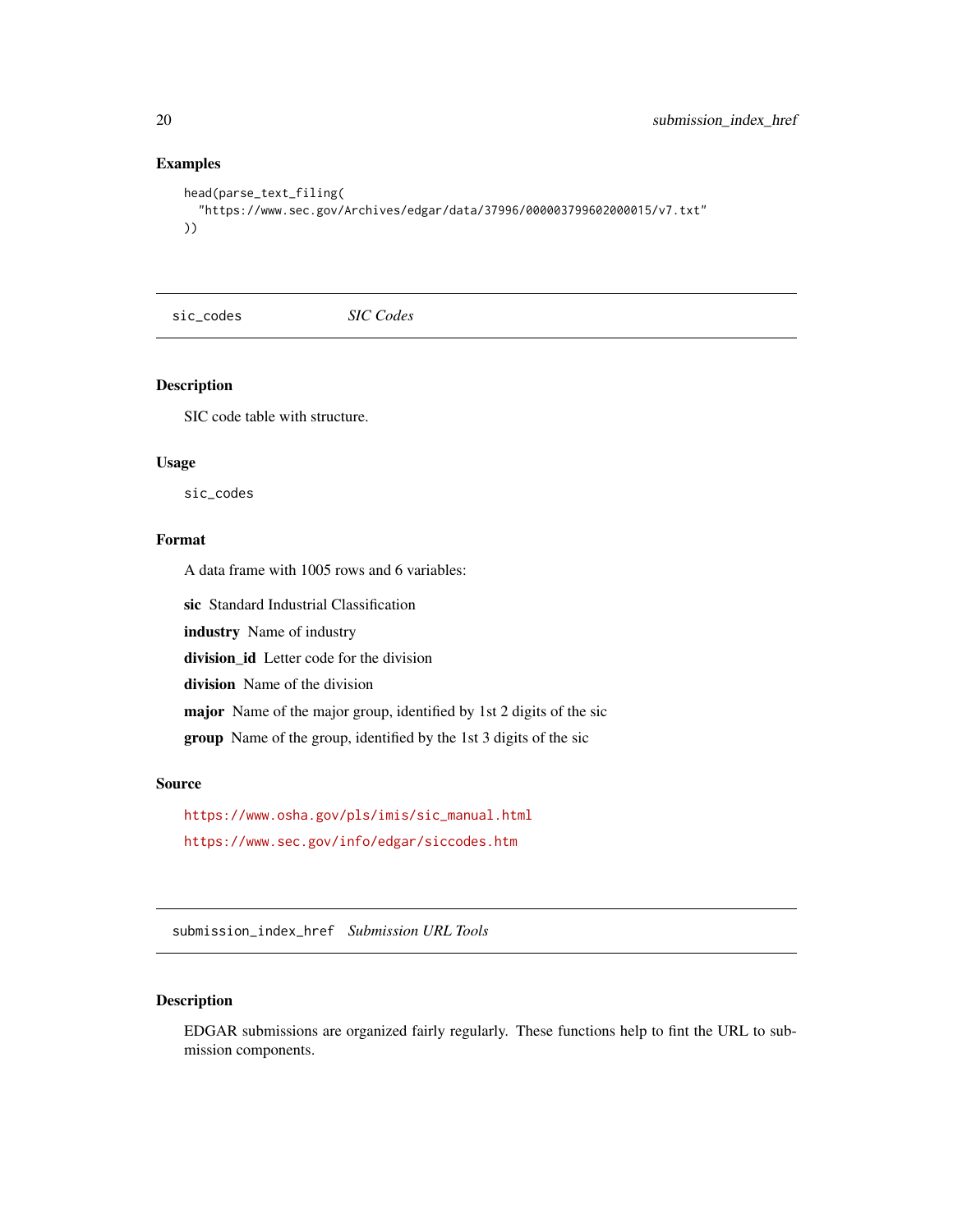#### <span id="page-20-0"></span>Usage

```
submission_index_href(cik, accession)
```
submission\_href(cik, accession)

```
submission_file_href(cik, accession, filename)
```
## Arguments

| cik       | Company code                      |
|-----------|-----------------------------------|
| accession | accession number for a filing     |
| filename  | filename provided in a submission |

#### Value

A string with URL requested

## Functions

- submission\_href: Creates a link to the master submission sgml submission file
- submission\_file\_href: provides the link to a given file within a particular submission.

## Examples

```
submission_index_href("0000712515", "0000712515-17-000090")
submission_href("0000712515", "0000712515-17-000090")
submission_file_href("0000712515", "0000712515-17-000090",
                     "pressrelease-ueberroth.htm")
```
variable\_insurance\_search

*SEC Variable Insurance Search*

## Description

Provides access to the results of the SEC's Variable Insurance Product search tool available [here](https://www.sec.gov/edgar/searchedgar/vinsurancesearch.html)

#### Usage

```
variable_insurance_search(term)
```
variable\_insurance\_fast\_search(identifier)

| term       | Search term to search for in a company, fund or contract name |
|------------|---------------------------------------------------------------|
| identifier | A Series, Class/Contract ID, Ticker Symbol or CIK             |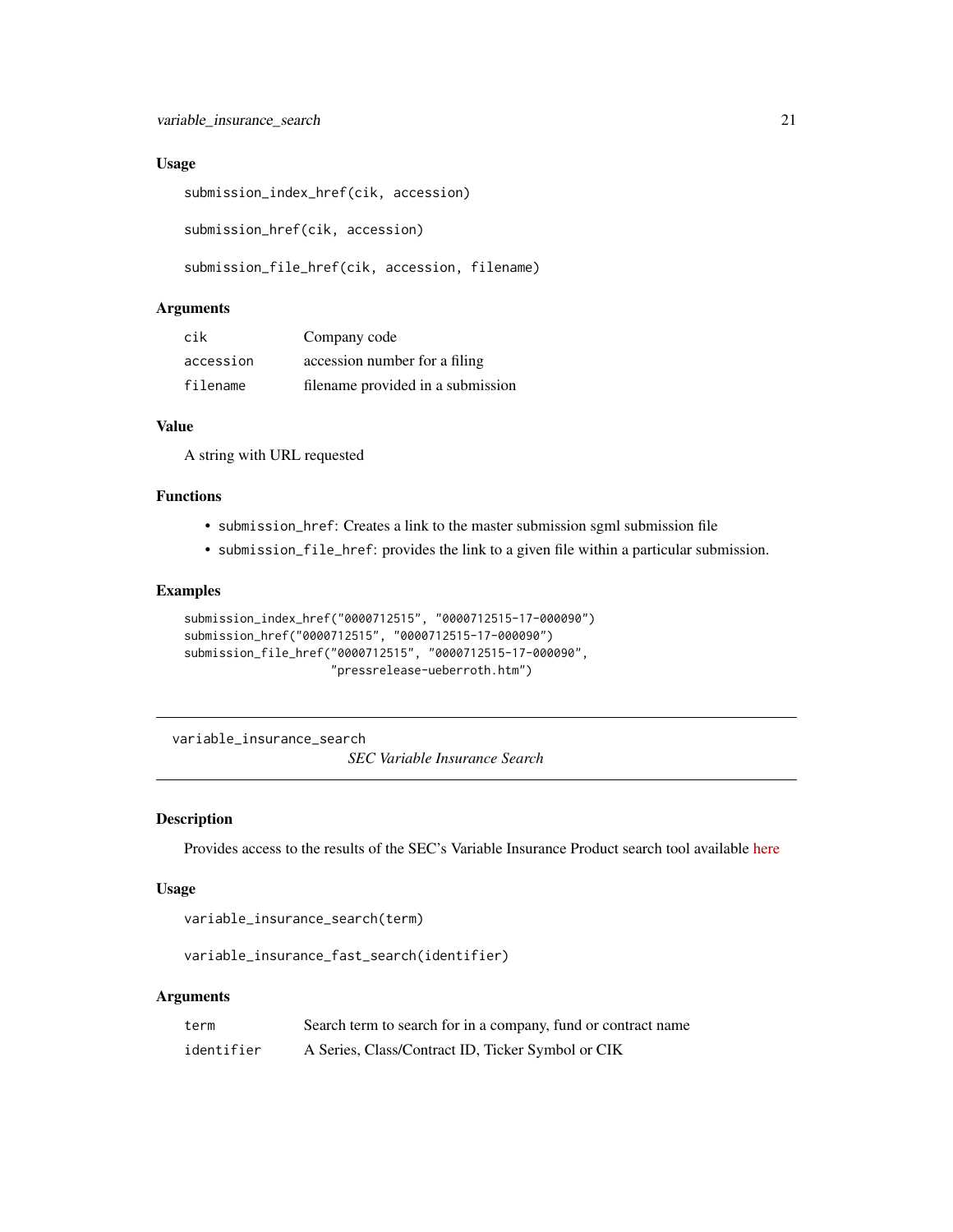A dataframe of products found including the following columns -

- class\_id
- class\_filings\_href
- class\_name
- class\_ticker
- series\_id
- series\_filings\_href
- series\_name
- series\_funds\_href
- cik
- cik\_name
- cik\_filings\_href
- cik\_funds\_href

## Functions

• variable\_insurance\_fast\_search: Performs a 'Fast Search' based on an identifier

## Examples

```
variable_insurance_search("precious metals")
variable_insurance_fast_search("VMFVX")
```